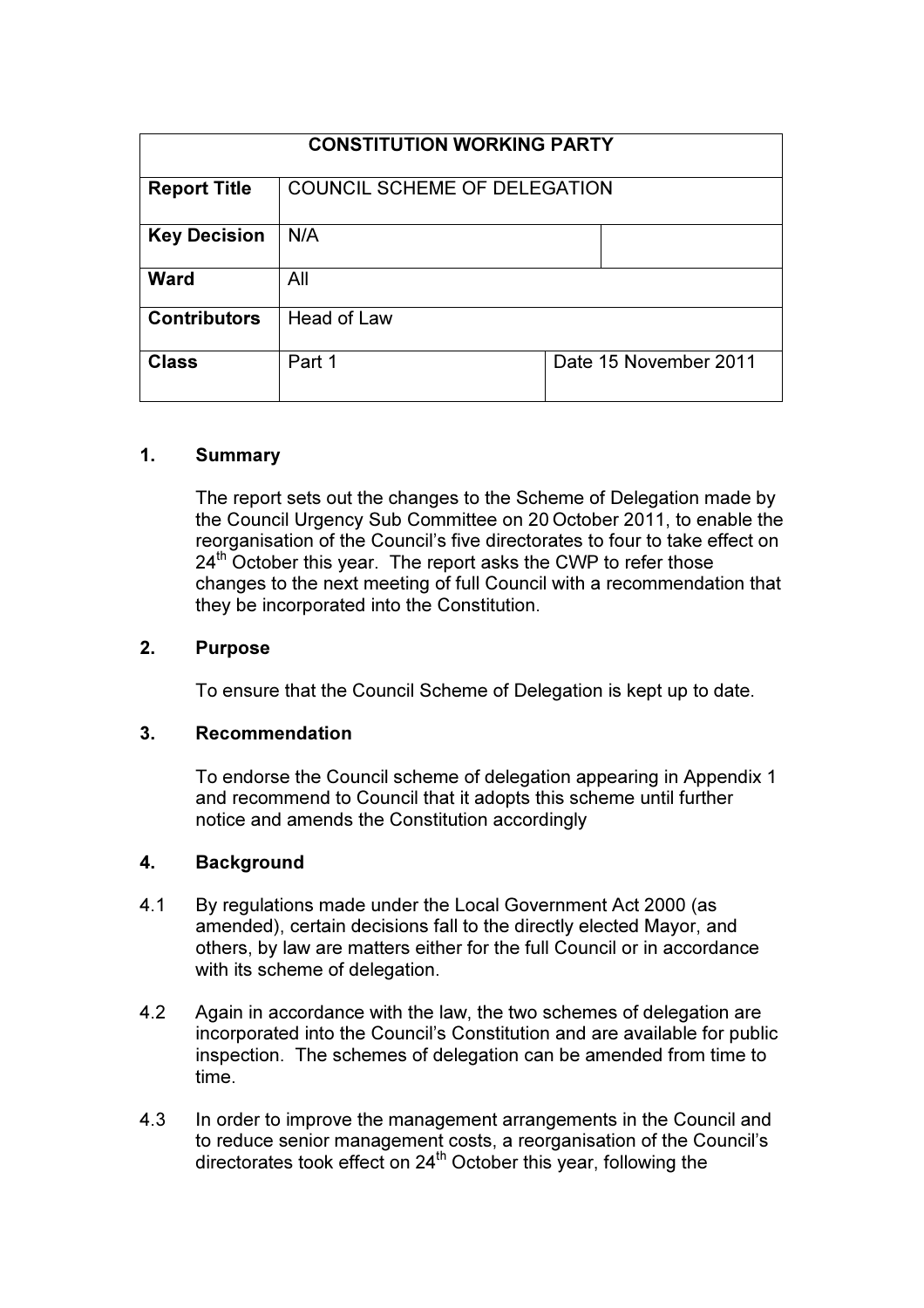departure of the former Executive Director for Regeneration. At this point the number of council directorates reduced from 5 to 4.

- 4.4 Both the Council and Mayoral Schemes of Delegation provide for certain functions to be delegated to Executive Directors or as they nominate, and so to give effect to the reorganisation, the schemes of delegation required amendment so that Council business could continue to be conducted effectively.
- 4.5 As there was no meeting of the full Council scheduled until the end of November, a month after the implementation of the reorganisation, the Council Urgency Sub Committee was asked to consider the matter, pending that Council meeting. On 20<sup>th</sup> October it agreed the attached Council scheme of delegation unless and until the full Council considered the matter further. The scheme approved by the Council Urgency Sub-Committee appears at Appendix 1. The Constitution Working Party is now asked to recommend the attached scheme of delegation to the full Council.
- 4.6 CWP should be aware that the Council Urgency Sub Committee was also asked to, and did, agree that all planning decisions in relation to public houses and empty buildings formerly in use as pubs be reserved to members. This is reflected in the Appendix.
- 4.7 At the same time, the Mayor also agreed changes to his scheme of delegation and this was notified to all members immediately thereafter. These changes will also be reported to the next full meeting of the Council.

### 5. Legal implications

These are broadly set out in the report

## 6. Financial implications

There are no particular financial considerations.

### 7. Equalities implications

Members are reminded of their duties under the Equality Act 2010, but there are no specific implications arising from the proposed changes to the scheme of delegation.

### 8. Environmental implications

There are none.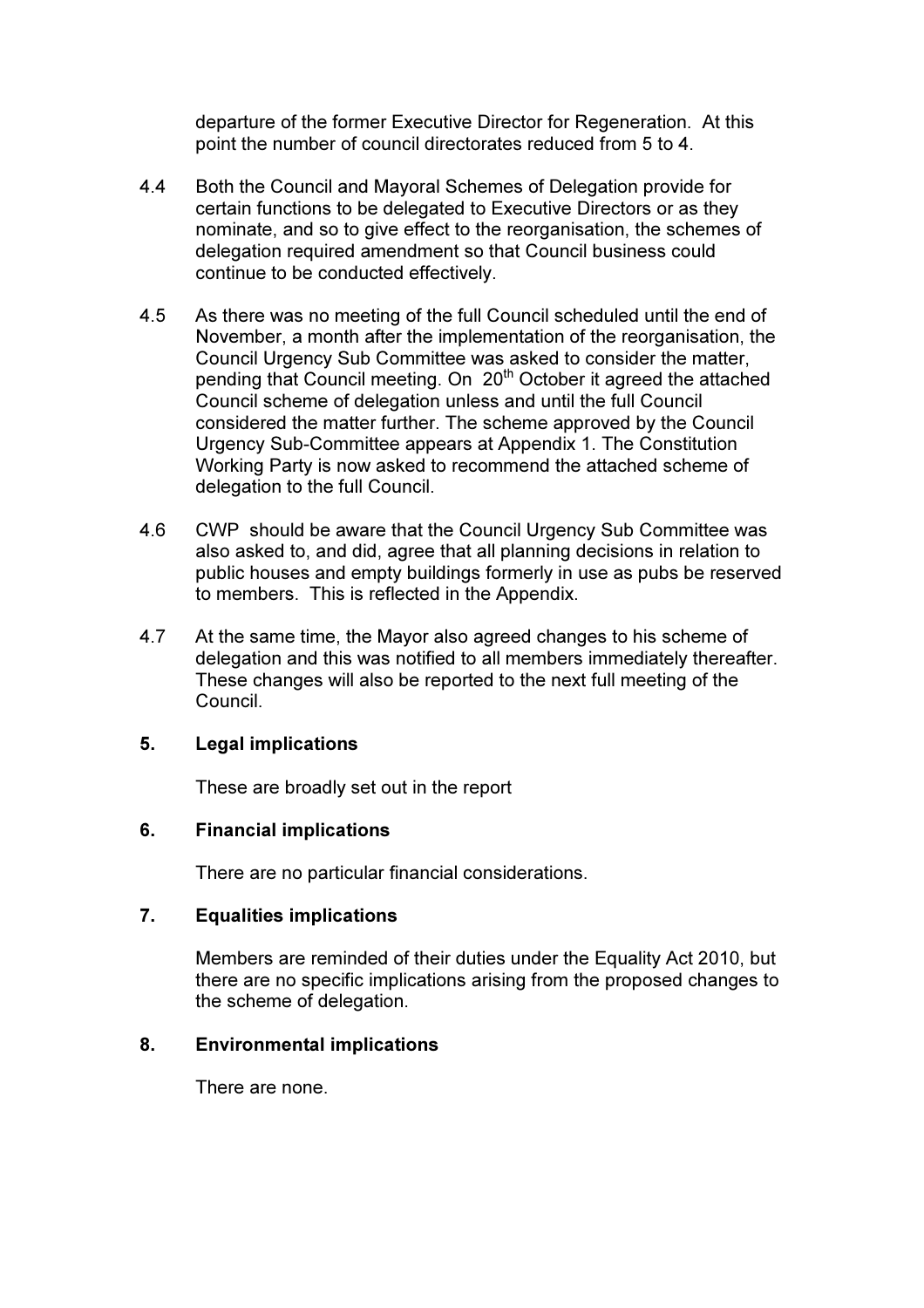## 9. Crime and Disorder implications

There are none, save to say that the scheme of delegation is designed to ensure that decisions are taken properly, transparently and avoiding impropriety.

## 10. Background papers

Report to the Council Urgency Sub Committee 20/10/11 – available on the Council's website

Contact Kath Nicholson: 020 8314 7648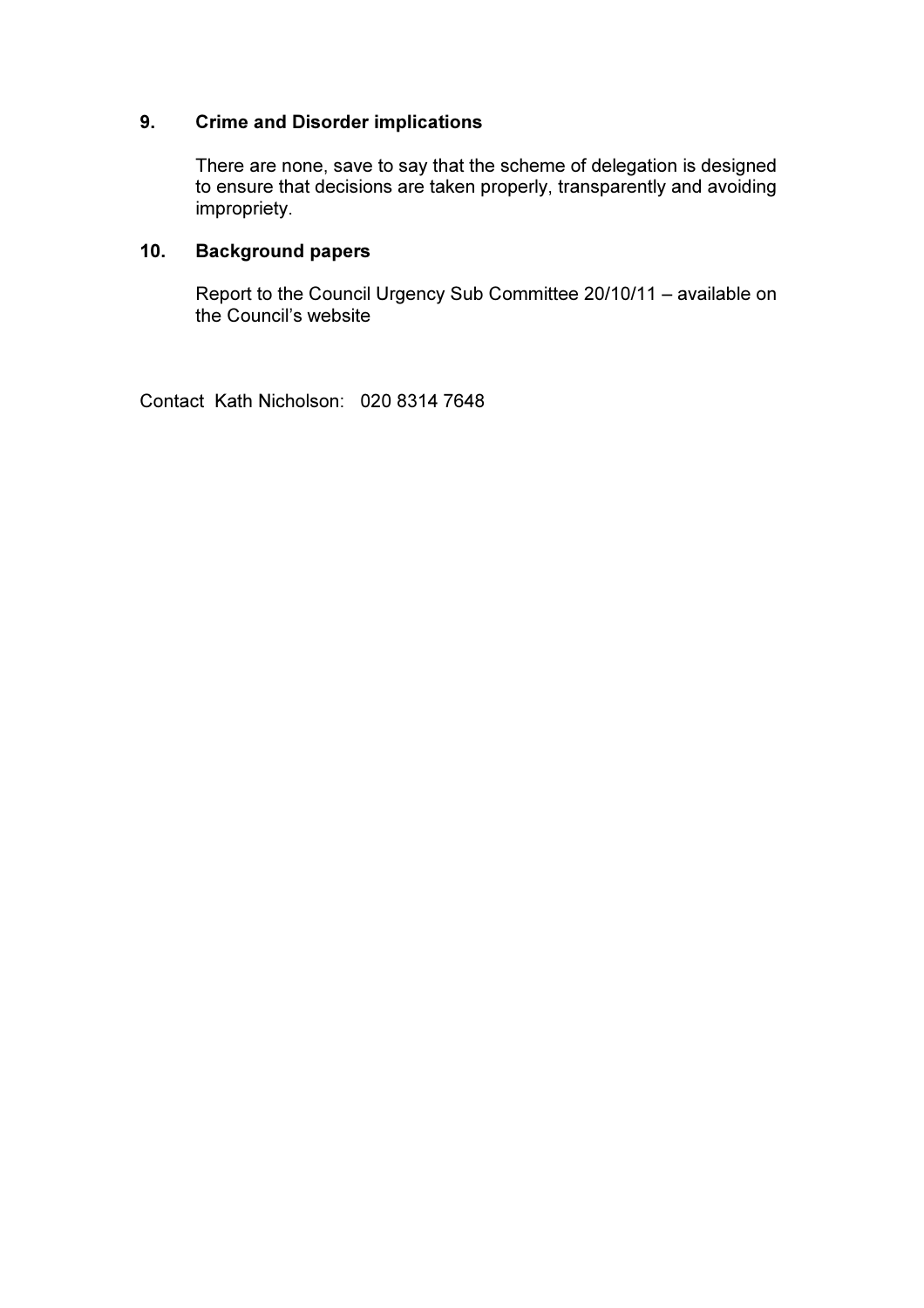APPENDIX 1

## COUNCIL SCHEME OF DELEGATION

### Schedule of Delegation to Officers in Relation to Non-executive Planning and Highways Matters

#### Delegated Functions:

To the Executive Director for Resources or such officers as he/she may nominate

Authority to deal with all town and country planning, development control, high hedges and highway and road traffic functions under all existing and future relevant legislation, and as amended from time to time, including (without limitation) the Acts set out in the Schedule below, save for those local choice functions reserved to the Executive and those matters reserved to the planning committees A, B or C or the strategic planning committee. This includes by way of example but not limitation: -

- Determining applications, (or declining to determine applications where applicable), for planning permission, advertisement consent, listed buildings and conservation area consent, certificates of lawfulness or lawful development, works to trees, hazardous substances, environmental impact assessment screening and scoping opinions, decisions in respect of the prior approval procedure for telecommunication development.
- Issuing planning contravention notices, breach of condition notices, enforcement notices, stop notices, temporary stop notices, untidy land notices and other similar notices and questionnaires
- Making and confirming tree preservation orders and enforcing their provisions
- Taking action in relation to unauthorised advertisements, placards or posters
- Entering into agreements to regulate the development or use of land (including the approval of the detailed terms for inclusion in such agreements whether the agreement is to be entered into under delegated authority or following a resolution of members)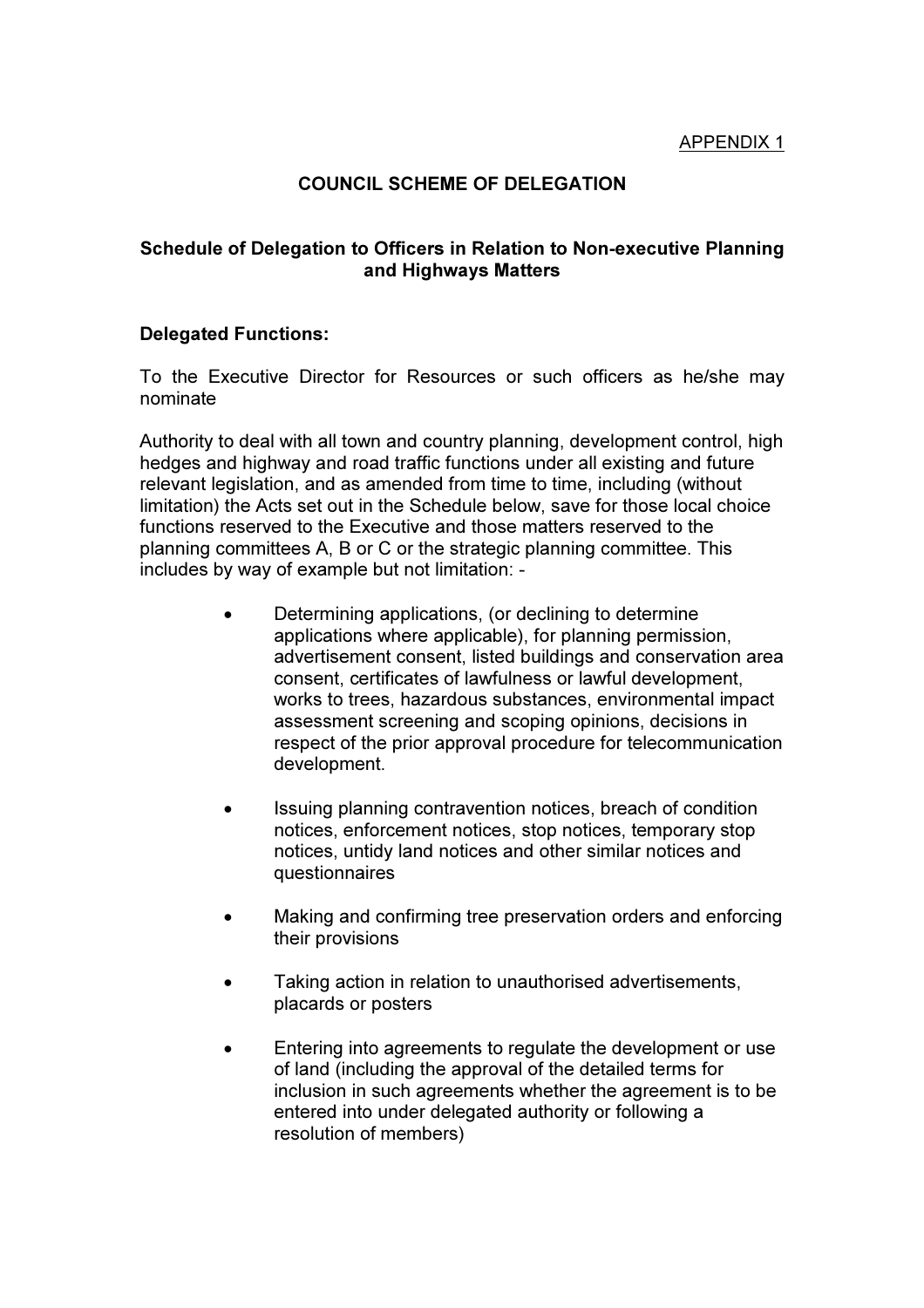- Approving the details of conditions to be imposed on planning permissions (whether the permission is to be granted under delegated authority or following resolution to grant by members)
- Utilising the powers contained within planning, high hedges and highways legislation to gain entry to premises for the purpose of carrying out surveys and establishing whether there has been a breach of legislation including applying to the magistrates' court for a warrant of entry
- Carrying out any other regulatory enforcement functions contained in town and country planning, high hedges, road traffic or highways legislation in force from time to time
- Authorising the Head of Law to take any legal action which may be appropriate which relates to any function of the Executive Director including the taking or defending of legal proceedings and entering into legal agreements as may be required
- Creating, diverting and stopping up footpaths, highways and bridleways
- The making and enforcement of highways orders
- Dealing with applications for street works licences
- Exercise of non-executive powers under local legislation (including without limitation, names of streets under Sections 5 and 6 London Building Acts (Amendment) Act 1939)
- Exercise of powers under Part 8 of the Anti-social Behaviour Act 2003 in relation to high hedges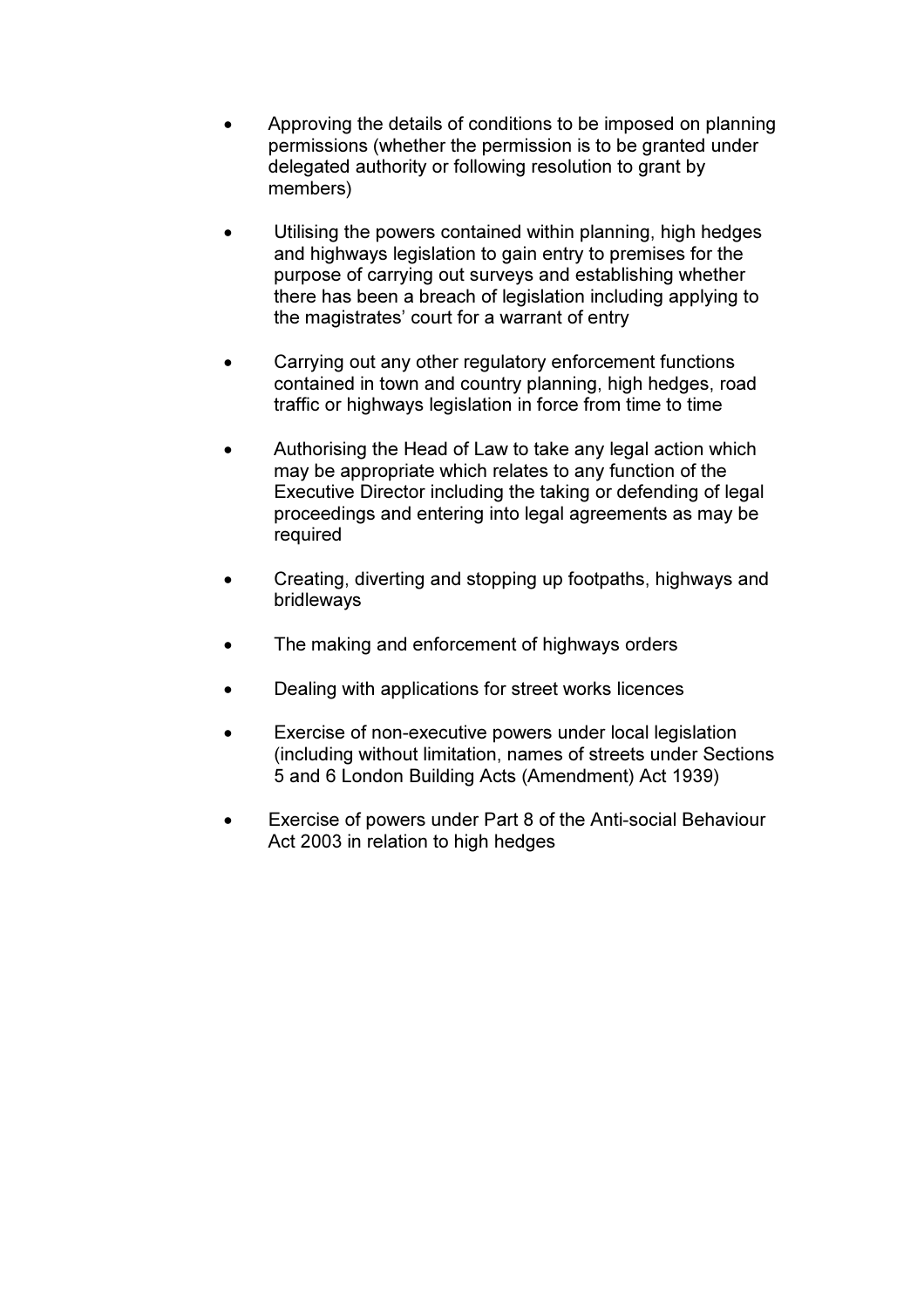#### Schedule (non-exhaustive) of relevant statutes (in so far as they relate to non-executive highways and planning matters

- **Planning and Compulsory Purchase Act 2004**
- **Anti-Social Behaviour Act 2003, Part 8**
- **Town & Country Planning Act 1990,**
- **Planning & Compensation Act 1991,**
- **Planning (Listed Buildings & Conservation Areas) Act 1990,**
- **Planning (Consequential Provisions) Act 1990,**
- Planning (Hazardous Substances) Act 1990
- Caravan Sites and Control of Development Act 1960,
- Ancient Monuments & Archaeological Areas Act 1979,
- Local Land Charges Act 1975,
- **Noise and Statutory Nuisance Act 1993,**
- **Environmental Protection Act 1990,**
- **Environment Act 1995.**
- **Local Government (Miscellaneous Provisions) Act 1976,**
- **London Building Acts 1930 to 1978,**
- Building Act 1984,
- Greater London Council (General Powers) Act 1982,
- Highways Act 1980,
- New Roads and Street Works Act 1991
- Cycle Tracks Act 1984,
- Road Traffic Acts 1972, 1988 and 1991,
- Road Traffic Regulation Act 1984,
- Road Traffic (Temporary Restrictions) Act 1991,
- **Transport and Works Act 1992.**
- Road Traffic Regulation (Special Events) Act 1994,
- **Greater London Authority Acts 1999,**
- **Local Government Planning and Land Act 1980,**
- Transport Act 2000,
- Countryside and Rights of Way Act 2000
- **Wildlife and Countryside Act 1987**
- Housing Act 1981
- And all other relevant legislation in place from time to time

Nothing in this Schedule of Delegation prevents any Planning Committee or the Strategic Planning Committee exercising any function within their terms of reference.

The Committee may from time to time delegate to officers such functions as it considers appropriate.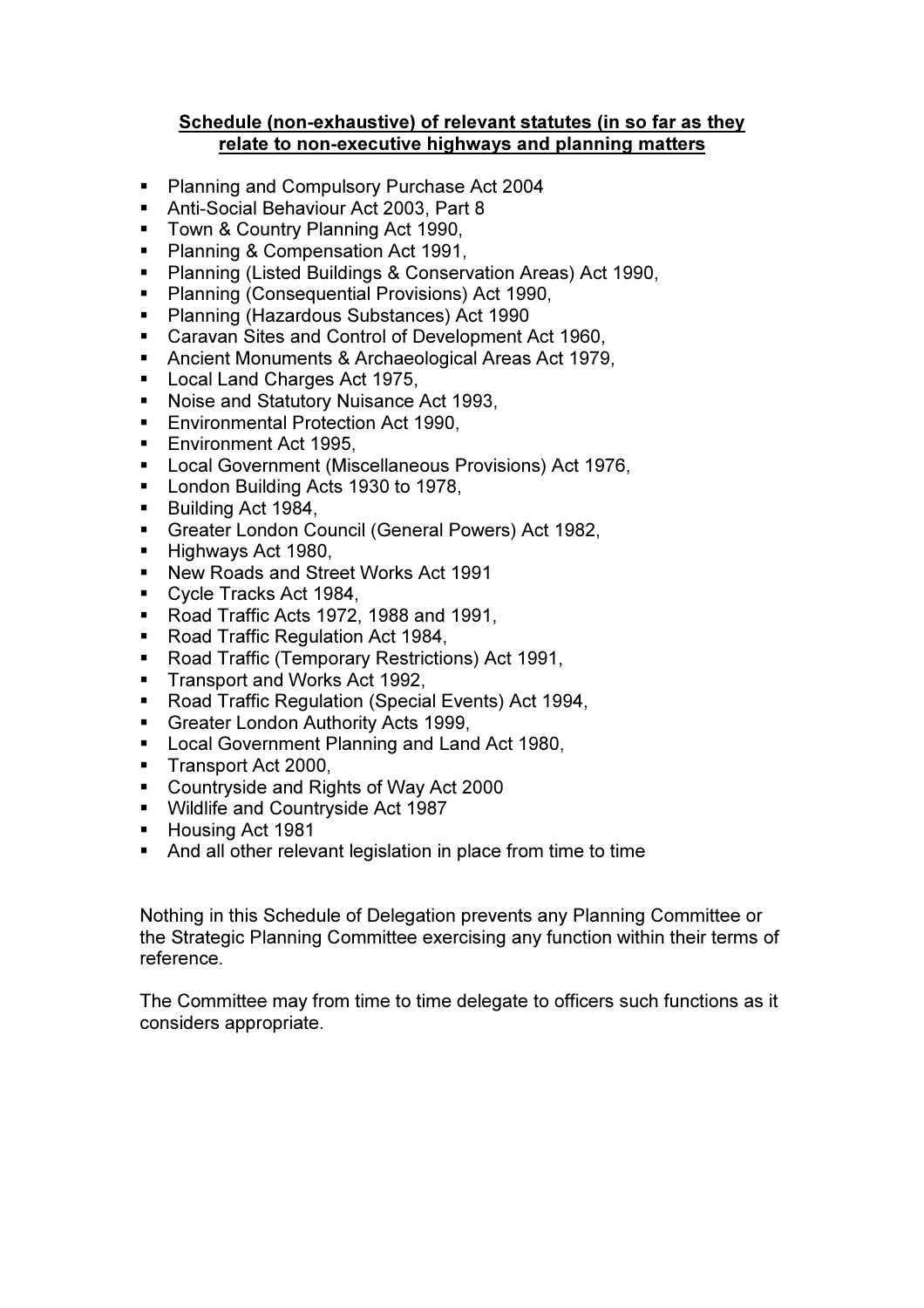## Matters reserved to planning committees A, B and C and strategic planning committee

Town and country planning and development matters where:

- 1. there are three or more valid planning objections; or
- 2. there is one or more objection from a recognised residents' association or community/amenity group; or
- 3. the application is for development which is not in accordance with the approved development plan documents or other approved planning policies or
- 4. in the opinion of the Council's Head of Planning the matter would be more appropriately dealt with by the relevant committee.
- 5. consider all town and country planning matters relating to the demolition of any building that is in use as a public house, or which is currently unoccupied but was in use as a public house immediately prior to becoming unoccupied.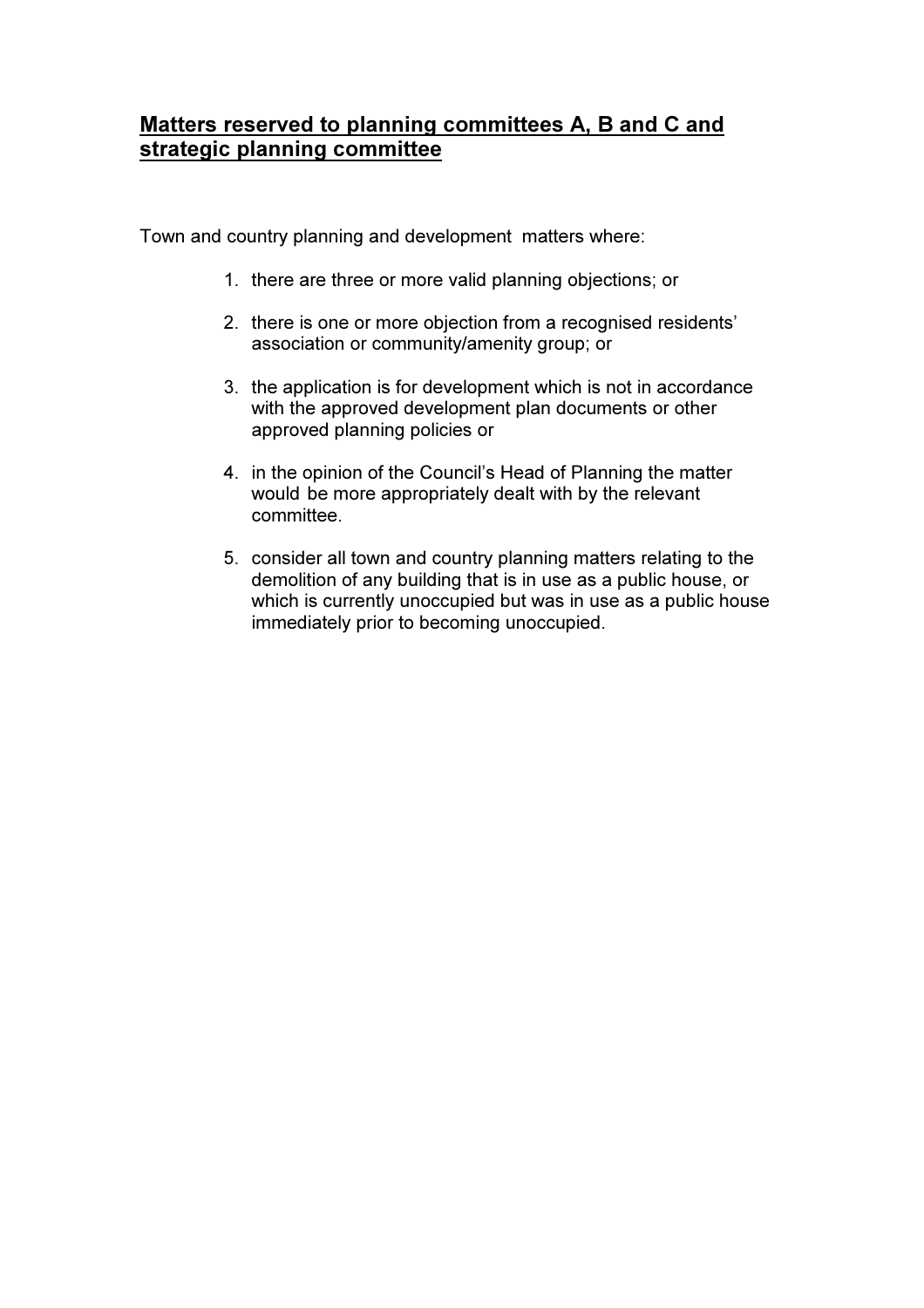# Schedule of Delegation to Officers in Relation to Nonexecutive Building Control Matters

## Delegated Functions:

To the Executive Director for Customer Services or such officers as he/she may nominate:-

Authority to deal with all non-executive building control functions under existing and future relevant legislation, and as amended from time to time, including (without limitation) the Acts set out in the Schedule below, save for those local choice functions reserved to the Executive and those matters reserved to the planning committees A, B or C or the strategic planning committee. This includes by way of example but not limitation: -

- Determining applications, (or declining to determine applications where applicable), for building control approval.
- Issuing enforcement notices, and other similar notices and questionnaires
- Issuing notices and orders in relation to building control
- Using the powers contained within legislation to gain entry to premises for the purpose of carrying out surveys and establishing whether there has been a breach of legislation including applying to the magistrates' court for a warrant of entry
- Carrying out any other regulatory enforcement functions and building control contained in legislation in force from time to time
- Authorising the Head of Law to take any legal action which may be appropriate which relates to any function of the Executive Director including the taking or defending of legal proceedings and entering into legal agreements as may be required
- Removal of nuisance deposits on the highway
- Dealing with applications for street works licences

Schedule (non-exhaustive) of relevant statutes (in so far as they relate to non-executive building control matters: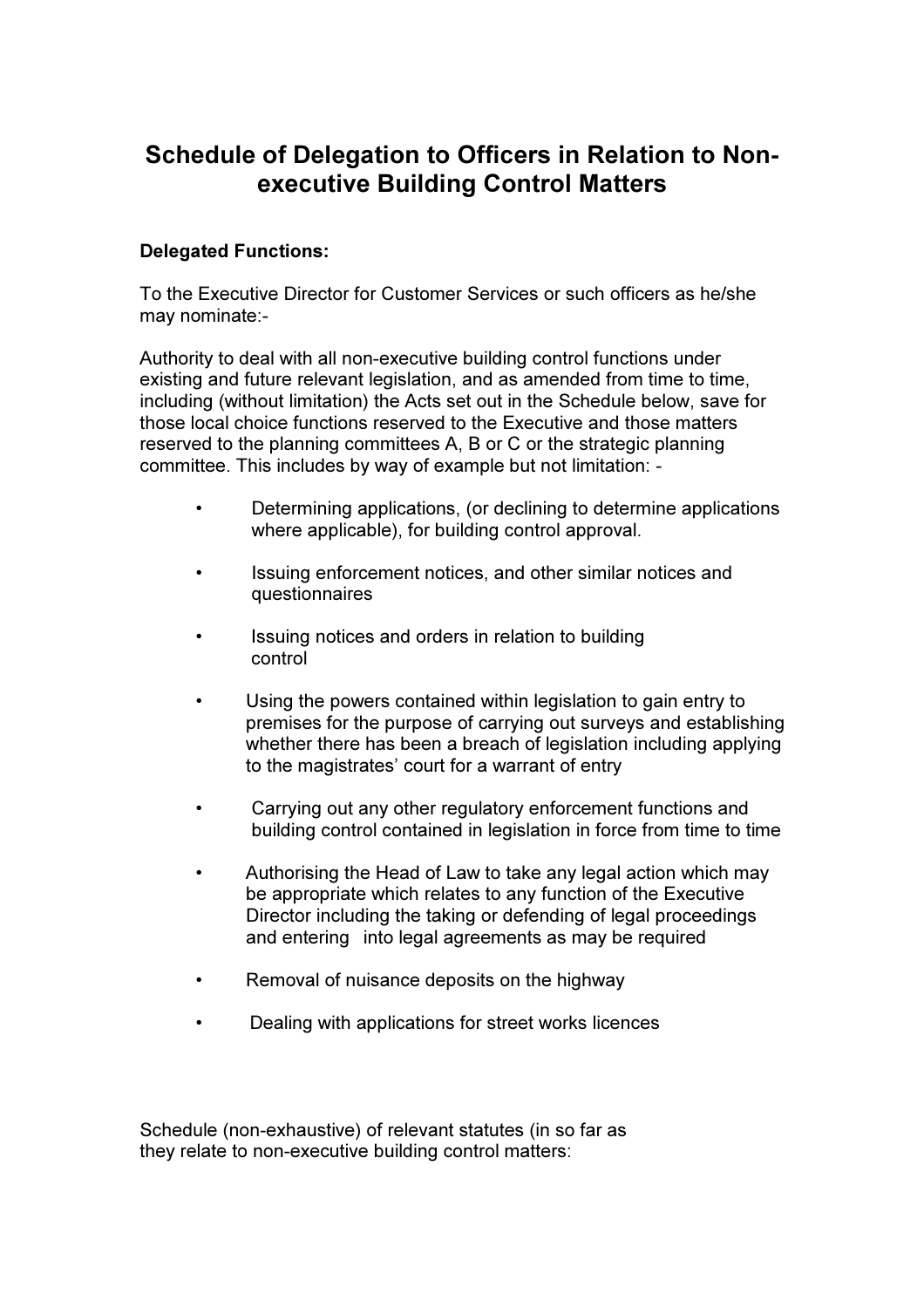- Noise and Statutory Nuisance Act 1993,
- Environment Act 1995,
- London Building Acts 1930 to 1978,
- Greater London Council (General Powers) Act 1982
- Local Government (Miscellaneous Provisions) Act 1976,
- Building Act 1984,
- Local Government Planning and Land Act 1980,
- Housing Act 1981
- Greater London Authority Act 1999,
- Countryside and Rights of Way Act 2000
- Wildlife and Countryside Act 1987
- And all other relevant legislation in place from time to time

Nothing in this Schedule of Delegation prevents any Planning Committee or the Strategic Planning Committee exercising any function within their terms of reference.

The Committee may from time to time delegate to officers such functions as it considers appropriate.

## Matters reserved to planning committees A, B and C and strategic planning committee

Building control matters where:

- 1. there is one or more objection from a recognised resident's association or community/amenity group; or
- 2. in the opinion of the Council's Head of Housing Strategy & Regulation the matter would be more appropriately dealt with by the relevant committee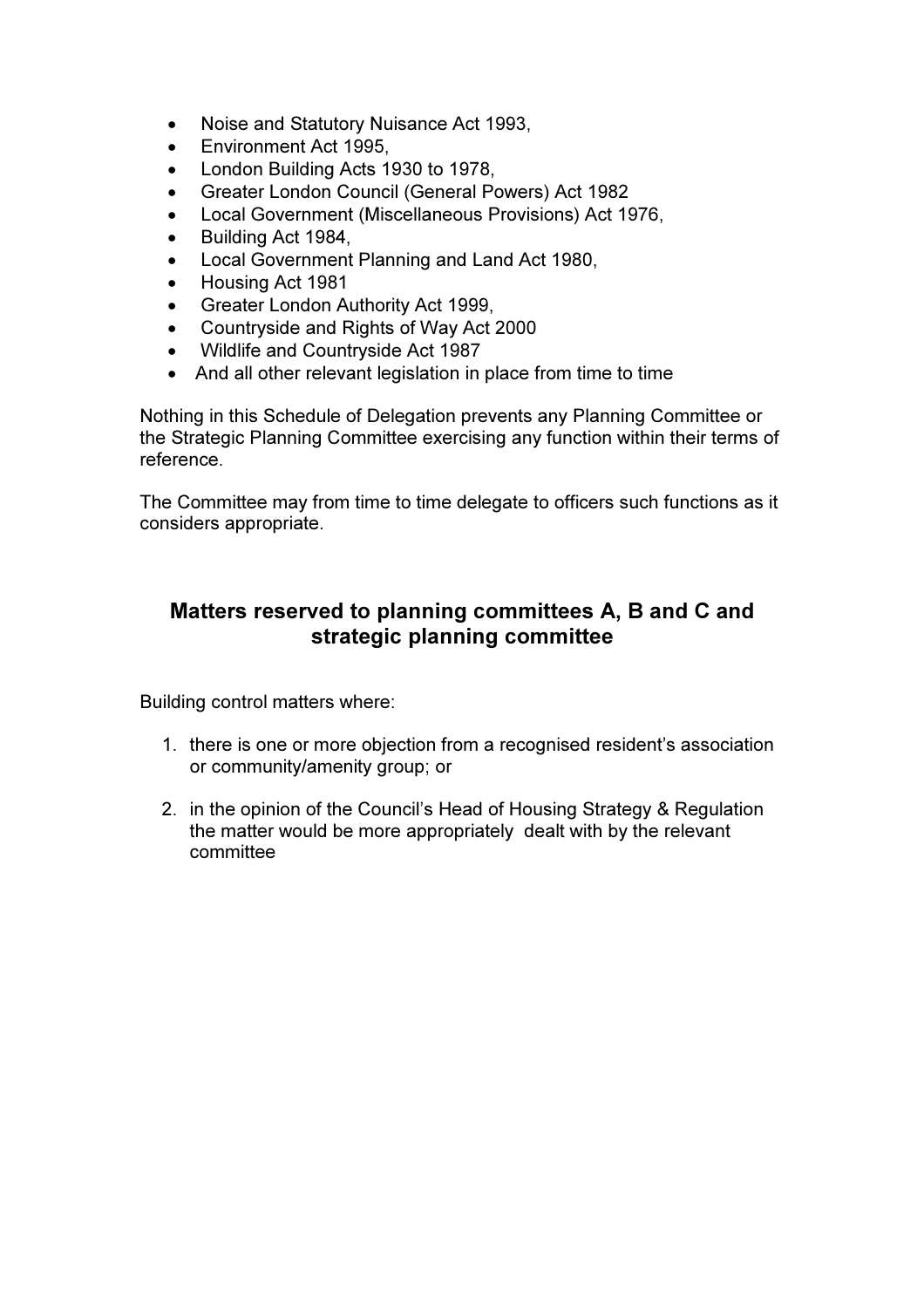### Schedule of Delegation From Licensing (Supplementary) Committee

## Delegated Function

1 To the Executive Director for Customer Services or such officer as he/she may nominate:-

Authority to exercise all of the Council's licensing and registration functions under all existing and future relevant legislation, and as amended from time to time, including (without limitation) the Acts set out in the Schedule below, save for those local choice functions reserved to the Executive and those matters reserved to the Licensing Committee and save for any licensing functions under the Licensing Act 2003. This includes by way of example but not limitation: -

## Schedule (non-exhaustive) of relevant statutes

- Animal Boarding Establishments 1963
- Betting, Gaming and Lotteries Act 1963
- Breeding of Dogs Act 1973
- **Breeding and Sale of Dogs (Welfare) Act 1999**
- Children and Young Persons Act 1933
- Consumer Protection Act 1987
- Customs and Inland Revenue Act 1883
- Dangerous Wild Animals Act 1976
- **Fire Precautions Act 1971**
- Fire Safety and Safety of Places of Sport Act 1987
- **Explosive Act 1875**
- Food Safety Act 1990
- Game Act 1831
- Game Licences Act 1860
- Gaming Act 1968
- Greater London (General Powers) Act 1976
- Hypnotism Act 1952
- **London Government Act 1963**
- Local Government Acts 1985 and 1972
- Local Government (Miscellaneous Provisions) Acts 1976 and 1982
- London Local Authorities Acts 1990, 1991, 1994, 1995 and 2000
- **Lotteries and Amusements Act 1976**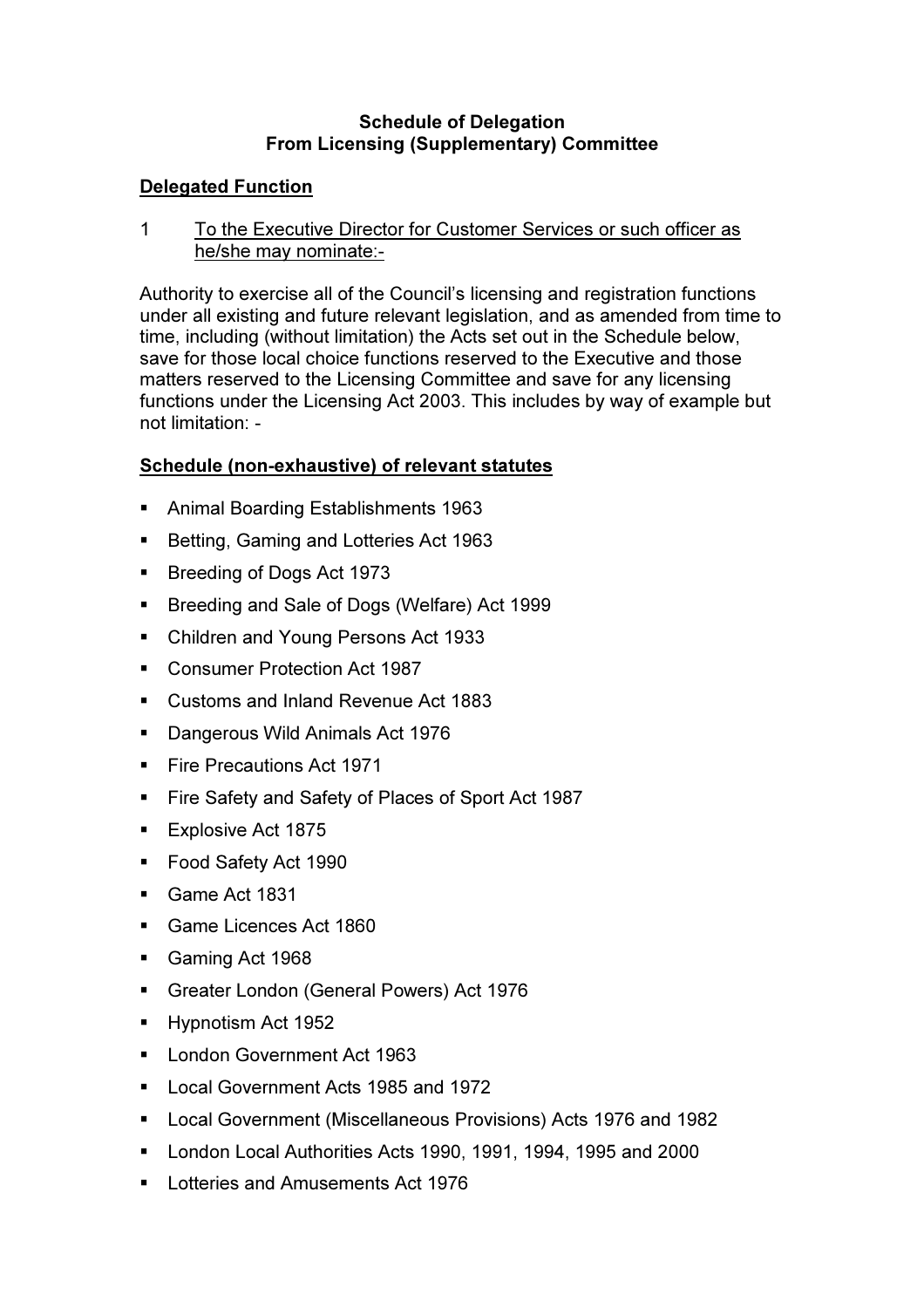- **Marriage Act 1949**
- **Nurses Agencies Act 1957**
- Pet Animals Act1951
- Poisons Act 1972
- **Public Health Acts Amendment Act 1907**
- Rag, Flock and Other Filling Materials Act 1951
- Riding Establishments Act 1964
- **Safety of Sports Grounds Act 1975**
- Scrap Metal Dealers Act 1964
- **Slaughterhouses Act 1974**
- Theatres Act 1968
- **Town Police Clauses Act 1847**
- Weights and Measures Act1985
- **Zoo Licensing Act 1981**
- and all relevant legislation in place from time to time

## 2 To the Executive Director for Customer Services or such officer as he/she may nominate

Authority to exercise all of the Council's licensing and registration functions under existing and future relevant legislation, and as amended from time to time, including (without limitation) the Acts set out in the Schedule below, save for those local choice functions reserved to the Executive and those matters reserved to the licensing committee and save for any licensing functions under the Licensing Act 2003, which are delegated to the Executive Director for Customer Services. This includes by way of example but not limitation: -

## Schedule (non-exhaustive) of relevant statutes

- Caravan Site and Control of Development Act 1960
- Highways Act 1980
- and all relevant legislation in place from time to time

Nothing in this schedule prevents the Licensing (Supplementary) Committee exercising functions within their terms of reference.

The Committee may also from time to time delegate such functions to officers as it considers appropriate.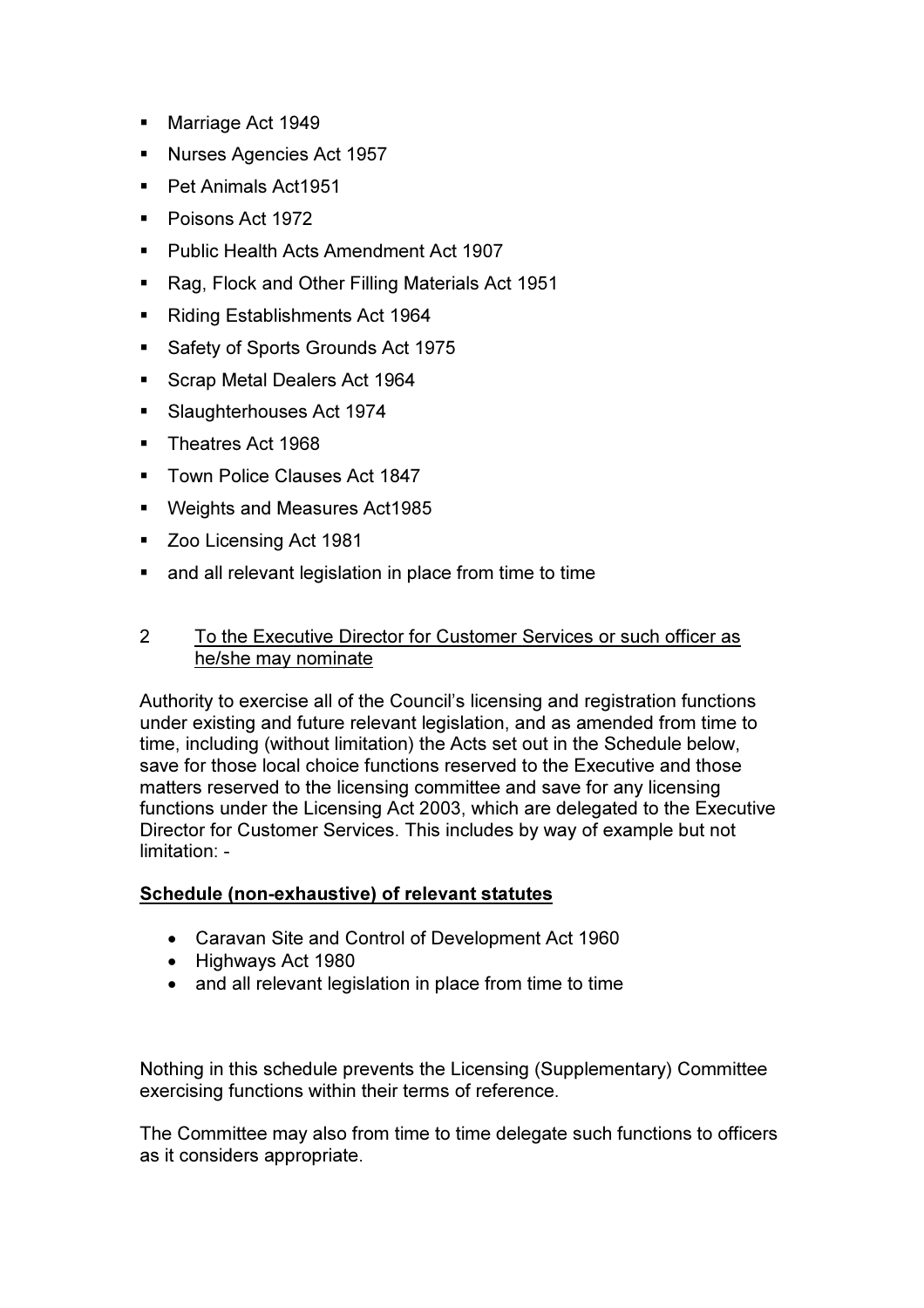## Record of Delegations

The Executive Director for Customer Services and the Executive Director for Regeneration shall maintain an up to date list of all delegations made to other officers from time to time and a copy shall be provided to the Proper Officer.

#### Matters reserved to Licensing (Supplementary) Committee

- 1 Determination of any appeals against a decision made by the authorised officers under powers delegated to them to refuse or revoke licences, permits or registration.
- 2 Determination of any opposed applications for licences, permits or registration.
- 3 The review and determination of the charges to be imposed in respect of the licensing function.
- 4 where the chair or vice chair of the committee indicates that the nature or circumstances of the matter are such that the matter should be determined by the committee

### Delegated Function

Nothing in this schedule prevents the Licensing (Supplementary) Committee exercising functions within their terms of reference.

The Committee may also from time to time delegate such functions to officers as it considers appropriate.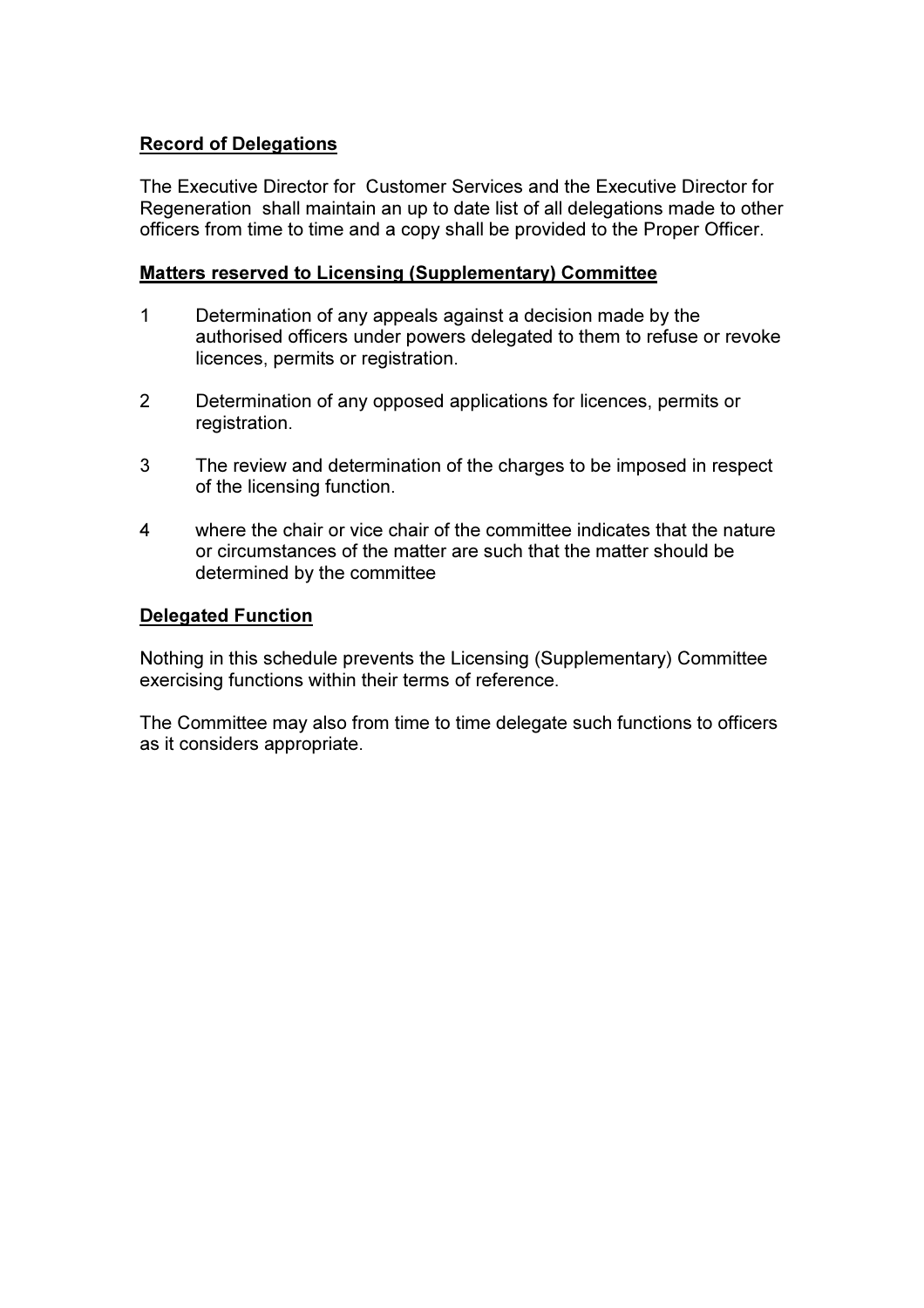## Schedule of Delegation to Officers by Licensing **Committee**

## Delegated Function

To the Executive Director for Customer Services or such officer as he/she may nominate authority to exercise all of the Council's licensing functions under the Licensing Act 2003, as amended from time to time, save for those matters reserved to the Licensing Committee or sub-committees

The functions to be reserved to the Licensing Committee, sub-committees and those to be delegated to officers are as follows:

| <b>Matter to be</b><br>dealt with                                                   | <b>Licensing Committee</b>                                                                                                                      | Licensing<br><b>Sub-Committee</b>       | <b>Officers</b>                          |
|-------------------------------------------------------------------------------------|-------------------------------------------------------------------------------------------------------------------------------------------------|-----------------------------------------|------------------------------------------|
| Application for<br><b>Personal Licence</b>                                          | Any matter which the<br><b>Head of Regulatory</b><br>Services considers to<br>be more appropriate for<br>consideration by the<br>main Committee | If a police<br>objection                | If no objection<br>made                  |
| Application for<br><b>Personal Licence</b><br>with unspent<br>convictions           | Any matter which the<br><b>Head of Regulatory</b><br>Services considers to<br>be more appropriate for<br>consideration by the<br>main Committee | All cases                               |                                          |
| Application for<br><b>Premises Licence</b><br>/ Club Premises<br>Certificate        | As above                                                                                                                                        | If a relevant<br>representation<br>made | If no relevant<br>representation<br>made |
| Application for<br>Provisional<br><b>Statement</b>                                  | As above                                                                                                                                        | If a relevant<br>representation<br>made | If no relevant<br>representation<br>made |
| Application to<br>vary Premises<br>Licence / Club<br><b>Premises</b><br>Certificate | Any matter which the<br><b>Head of Regulatory</b><br>Services considers to<br>be more appropriate for<br>consideration by the<br>main Committee | If a relevant<br>representation<br>made | If no relevant<br>representation<br>made |
| Application to<br>vary Designated<br><b>Premises</b><br>Supervisor                  | As above                                                                                                                                        | If a police<br>objection                | All other cases                          |
| Request to be<br>removed as<br>Designated                                           | Any matter which the<br><b>Head of Regulatory</b><br>Services considers to                                                                      |                                         | All cases                                |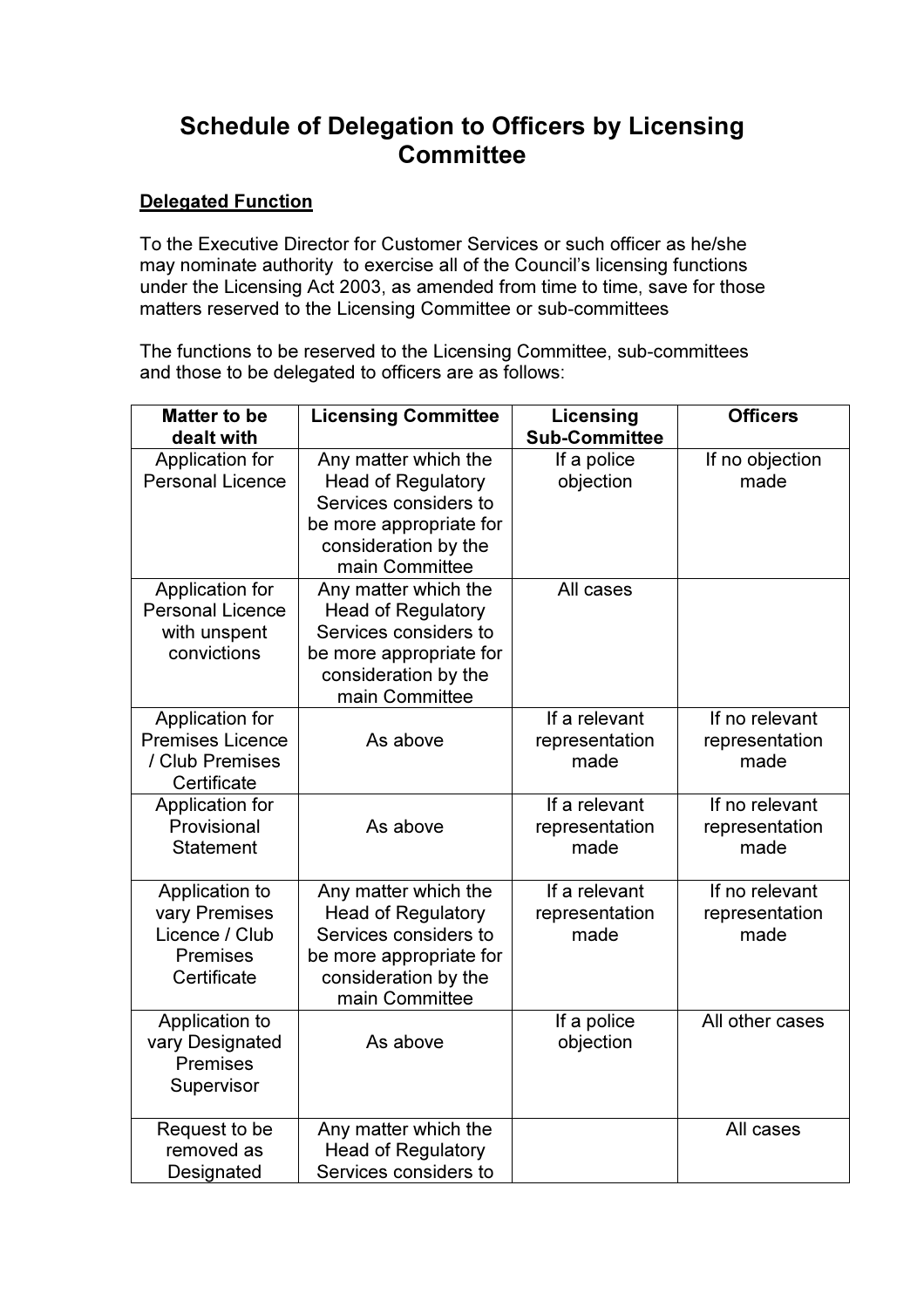| <b>Premises</b><br>Supervisor                                                                                                          | be more appropriate for<br>consideration by the<br>main Committee                                                                               |                          |                 |
|----------------------------------------------------------------------------------------------------------------------------------------|-------------------------------------------------------------------------------------------------------------------------------------------------|--------------------------|-----------------|
| Application for<br>transfer of<br><b>Premises Licence</b>                                                                              | As above                                                                                                                                        | If a police<br>objection | All other cases |
| Application for<br>Interim<br><b>Authorities</b>                                                                                       | As above                                                                                                                                        | If a police<br>objection | All other cases |
| Application to<br>review Premises<br>Licence / Club<br>Premises<br>Certificate                                                         | Any matter which the<br><b>Head of Regulatory</b><br>Services considers to<br>be more appropriate for<br>consideration by the<br>main Committee | All cases                |                 |
| Decision on<br>whether a<br>complaint is<br>irrelevant<br>frivolous<br>vexatious etc                                                   | As above                                                                                                                                        |                          | All cases       |
| Decision to object<br>when local<br>authority is a<br>consultee and not<br>the relevant<br>authority<br>considering the<br>application | As above                                                                                                                                        | All cases                |                 |
| Determination of<br>a police objection<br>to a Temporary<br><b>Event Notice</b>                                                        | Any matter which the<br><b>Head of Regulatory</b><br>Services considers to<br>be more appropriate for<br>consideration by the<br>main Committee | All cases                |                 |

Nothing in this Scheme of Delegation shall prevent the Licensing Committee from exercising functions within its terms of reference.

The Committee may also from time to time delegate such functions to officers as it considers appropriate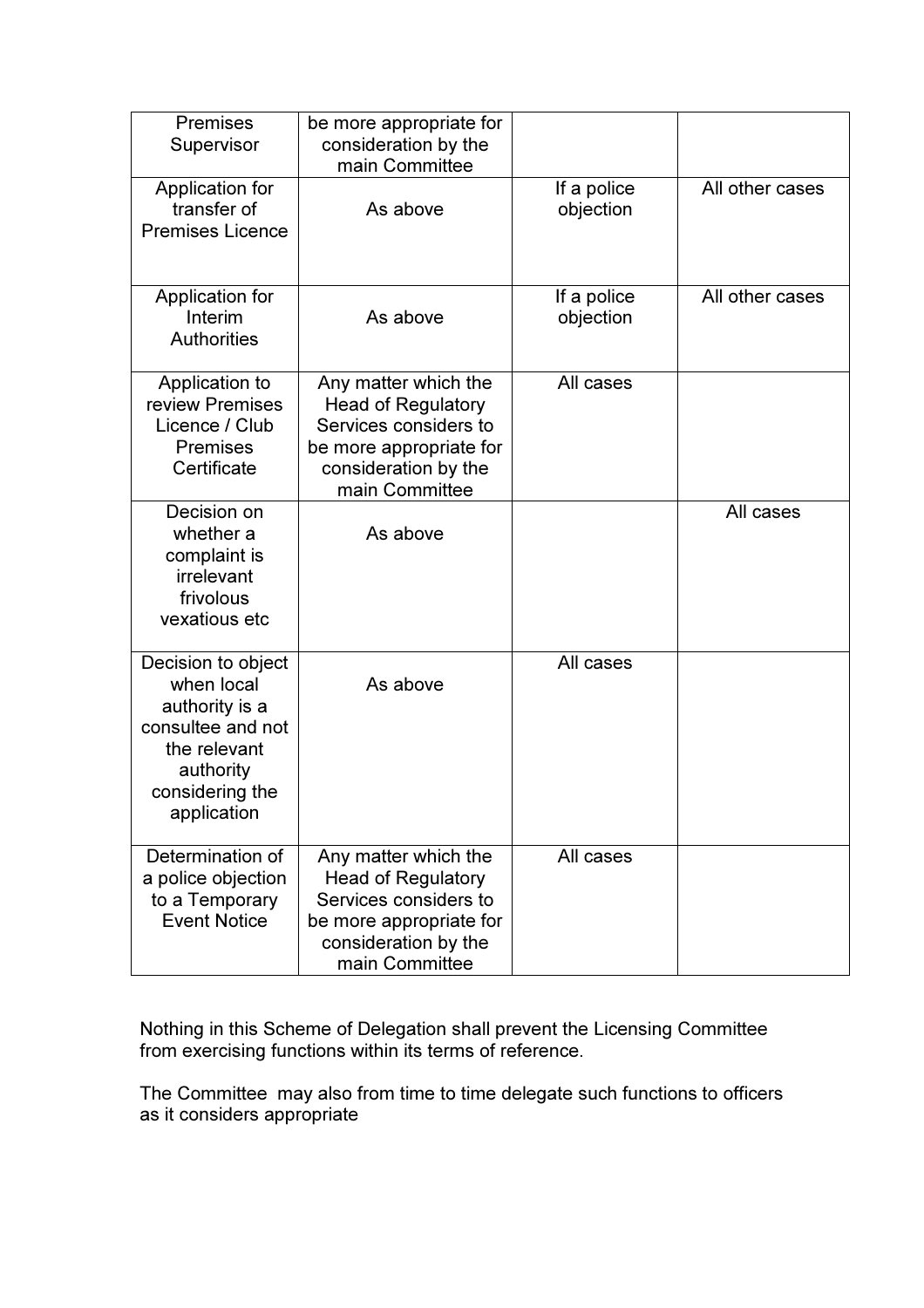## Schedule of delegation to officers in relation to the functions of the Elections Committee

## Delegated Functions

To the Chief Executive, Proper Officer or such officers as he/she may nominate, authority to deal with all arrangements in connection with Electoral Registration and Elections and all responsibility under existing and future legislation, and as amended from time to time, (without limitation) the Acts set out in the Schedule below, save for those local choice functions reserved to the Executive. This includes by way of example but not limitation:-

- Boundary Changes Periodic Review imposed by the Boundary Commission in connection with Parliamentary, European, Greater London and Borough boundaries.
- **Polling Districts** Any changes in connection with the polling district boundaries.
- $\blacksquare$  Polling Places Any proposals to change polling places.
- **Voting Methods** Proposals to apply for pilot status to adopt voting methods or to trial variations in election practice.

## Schedule (non-exhaustive) of relevant statutes

- Parliamentary Elections Act 1695 (s.7)
- Act of Settlement 1700 (s.3)
- House of Commons (Clergy Disqualification) Act 1801
- Roman Catholic Relief Act 1829 (s.9)
- Forfeiture Act 1870 (s.2)
- Public Bodies Corrupt Practices Act 1889 (ss. 1,2,7-9)
- Trade Union Act 1913 (ss.2,3,6,6A,7)
- Welsh Church Act 1914 (s.2(4))
- Parliament (Qualification of Women) Act 1918
- Defamation Act 1952 (s.10)
- Banking and Financial Dealings Act 1971 (ss.1,5 and Sch.1)
- Local Government Act 1972 (Extracts)
- House of Commons Disqualification Act 1975
- Recess Elections Act 1975
- European Parliamentary Elections Act 1978
- Magistrates' Courts Act 1989 (s.32)
- Representation of the People Act 1981
- Forgery and Counterfeiting Act 1981 (Extracts)
- Criminal Justice Act 1982 (s.37)
- Representation of the People Act 1983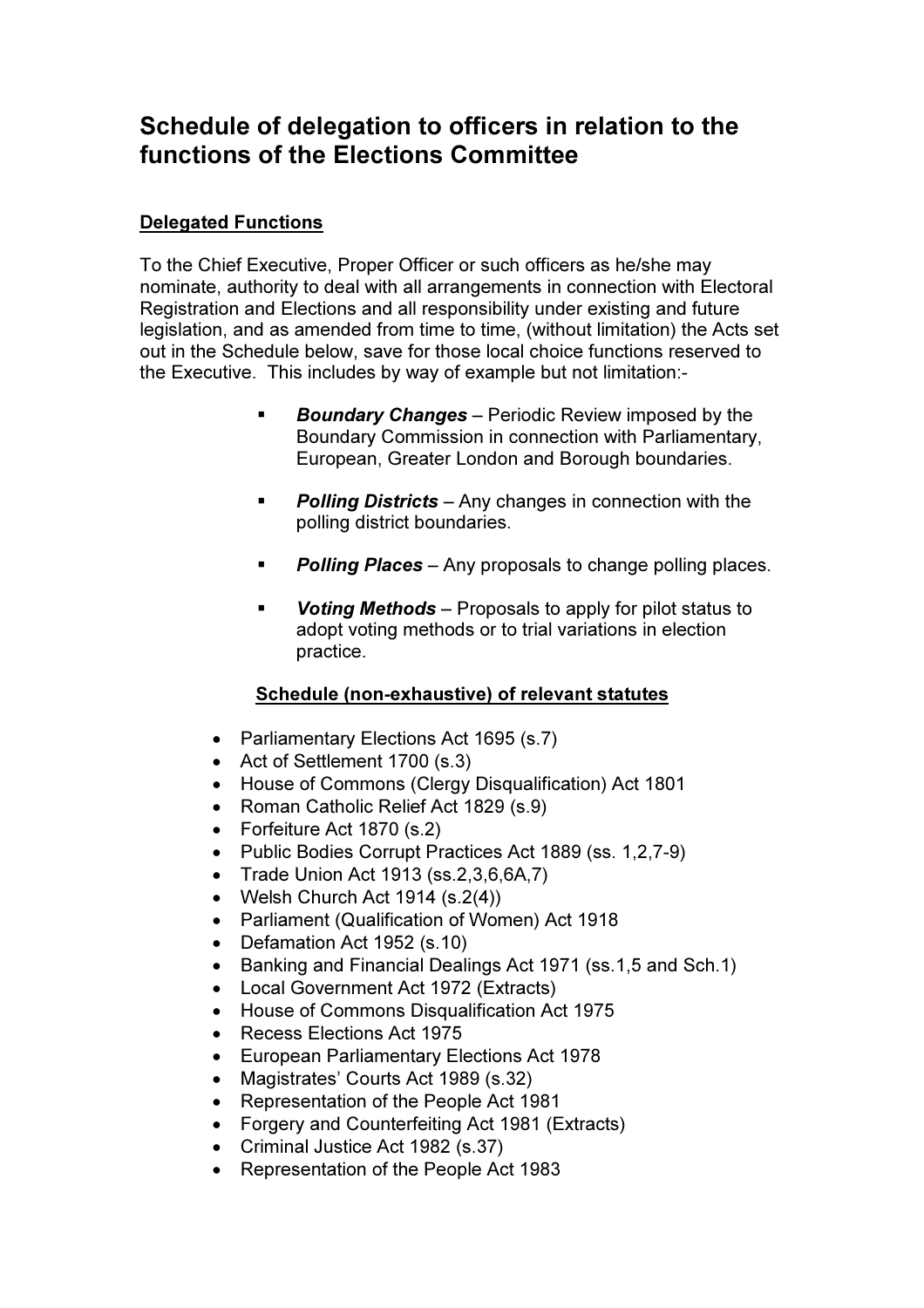- Representation of the People Act 1985
- Parliamentary Constituencies Act 1986
- Representation of the People Regulations 1986
- European Community (Amendment) Act 1986
- Representation of the People Act 1989
- Local Government and Housing Act 1989
- Boundary Commissions Act 1992
- Local Government Act 1992 (Extracts)
- Representation of the People Act 2000
- Political Parties Elections & Referendums Act 2000
- Representation of the People (England and Wales) Regulations 2001
- Electoral Administration Act 2006
- Constitutional Reform and Governance Act 2010
- Fixed-term Parliaments Act 2011
- Local Democracy, Economic Development and Construction Act 2009
- Local Government and Public Involvement in Health Act 2007
- Parliamentary Voting System and Constituencies Act 2011
- Police Reform and Social Responsibility Act 2011
- Political Parties and Elections Act 2009
- And all other relevant legislation in place from time to time.

Nothing in this schedule of delegation shall prevent the Council or the Elections Committee from exercising functions within its terms of reference.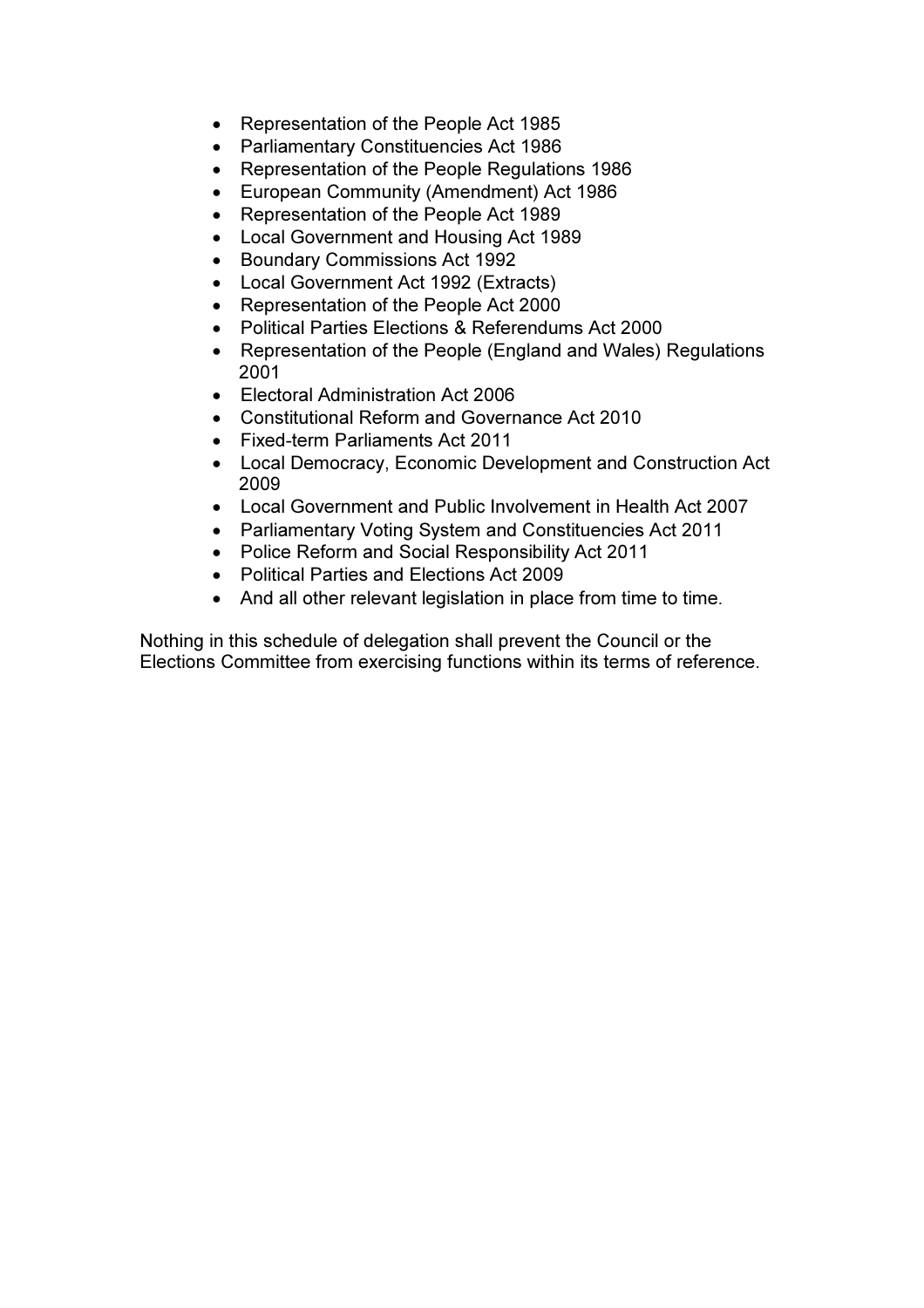## Schedule of delegation to officers in relation to the functions of the Pensions Investment Committee

To the Executive Director for Resources such functions as the Pensions Investment Committee lawfully delegates from time to time.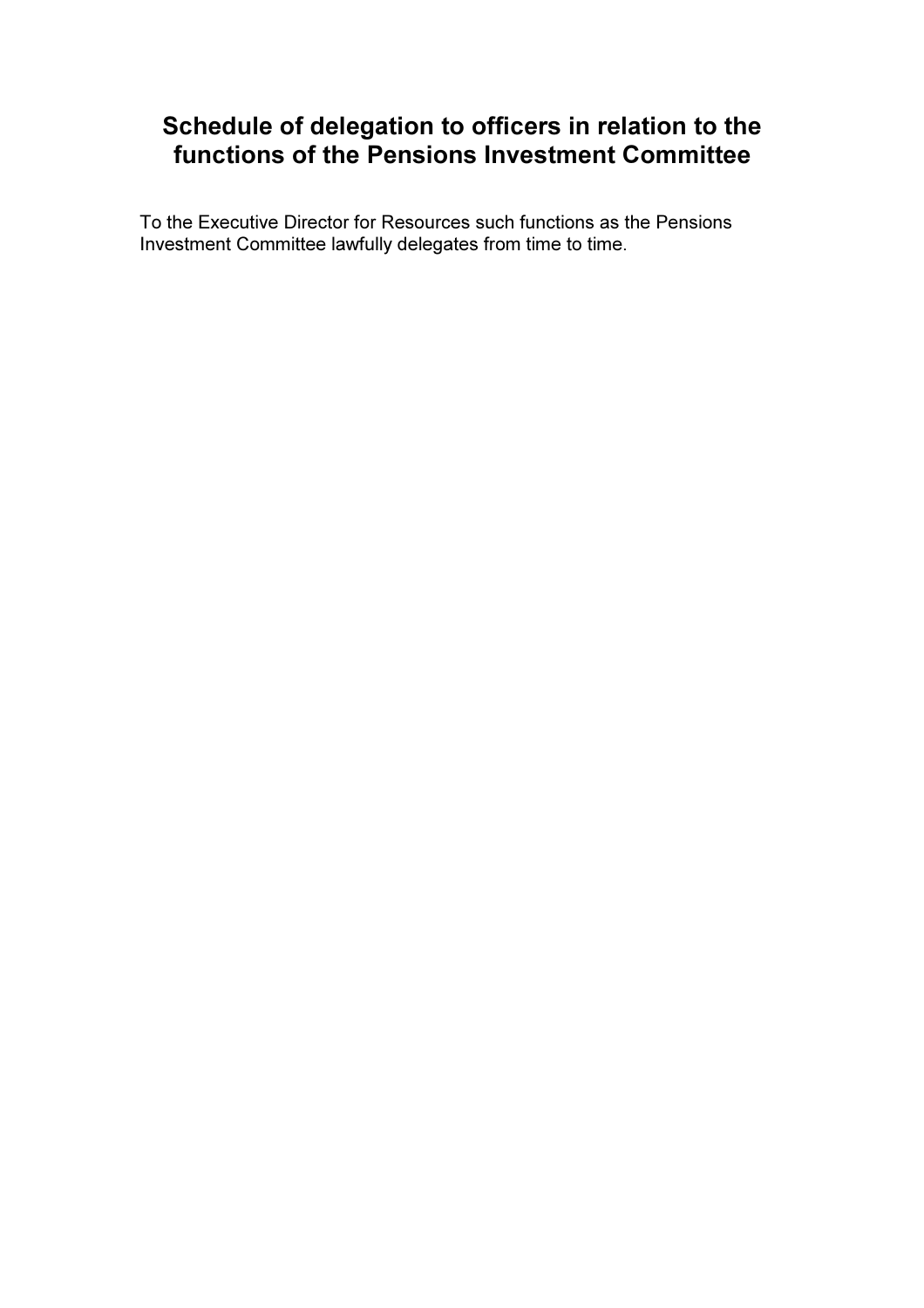# Schedule of delegation in relation to the functions of the Health & Safety Committee

To the Chief Executive or such officers as the Committee decides such functions as it lawfully delegates from time to time.